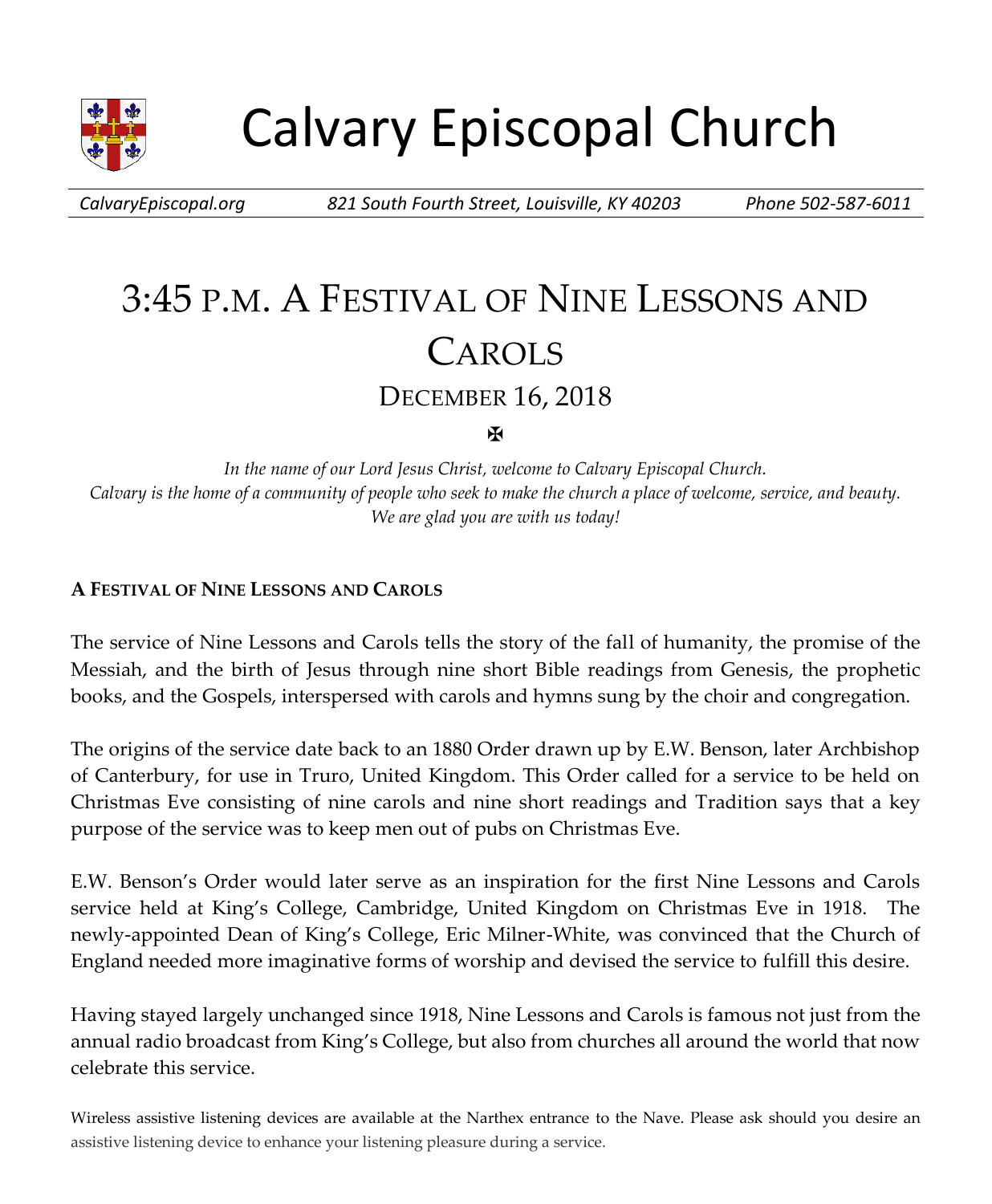ORGAN PRELUDE

Dr. Robert L. Bozeman, Guest Organist

| In Dulci Jubilo                                                                                             | Johann Michael Bach         |
|-------------------------------------------------------------------------------------------------------------|-----------------------------|
| Noël en Trio sur les Tierces "Joseph est bien marié"<br>Noël en Grand Choeur et en Duo "A la venue de Noël" | Jean Jacques Charpentier    |
| Lo, how a rose e'er blooming.                                                                               | Arr. John Ferguson          |
| Still, still, still                                                                                         | <b>Christopher Tambling</b> |
| Vom Himmel hoch, da komm' ich her                                                                           | Johann Pachelbel            |

OPENING HYMN Once in Royal David's City

*Please stand and join in singing the hymn.*



- Solo Once in royal David's city, stood a lowly cattle shed, Where a mother laid her baby in a manger for his bed: Mary was that mother mild, Jesus Christ her little child.
- Choir He came down to earth from heaven who is God and Lord of all, And his shelter was a stable, and his cradle was a stall; With the poor and mean and lowly lived on earth our Saviour holy.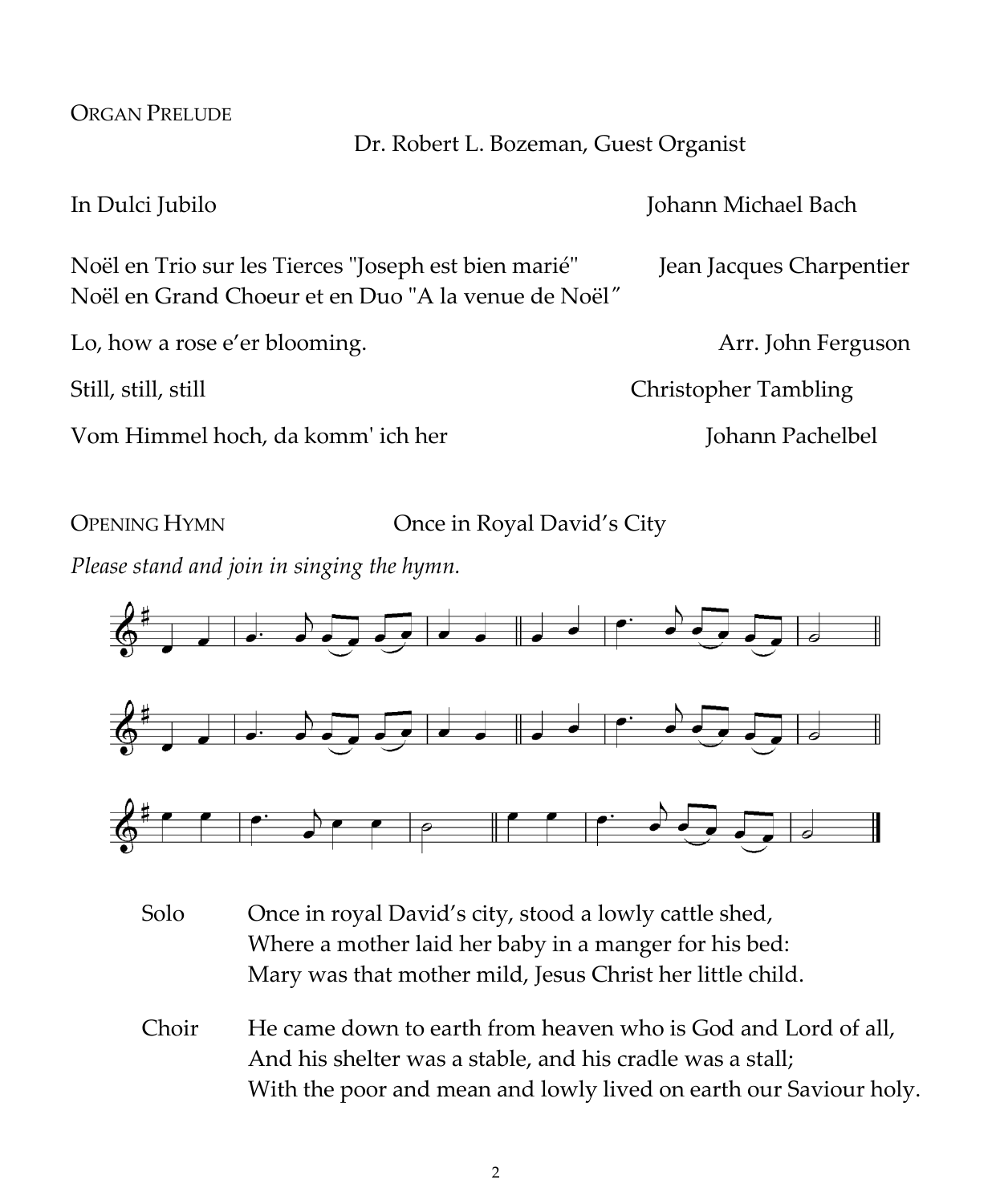| All | And through all his wondrous childhood he would honour and<br>obey,<br>Love and watch the lowly maiden, in whose gentle arms he lay:<br>Christian children all must be mild, obedient, good as he.        |
|-----|-----------------------------------------------------------------------------------------------------------------------------------------------------------------------------------------------------------|
| All | For he is our childhood's pattern, day by day like us he grew,<br>He was little, weak, and helpless, tears and smiles like us he knew:<br>And he feeleth for our sadness, and he shareth in our gladness. |
| All | And our eyes at last shall see him, through his own redeeming love,<br>For that child so dear and gentle is our Lord in heaven above;<br>And he leads his children on to the place where he is gone.      |
| All | Not in that poor lowly stable, with the oxen standing by,<br>We shall see him; but in heaven, set at God's right hand on high;<br>When like stars his children crowned all in white shall wait around.    |
|     | Words: Cecil Frances Alexander (1818-1895)<br>Melody: Henry John Gauntlett(1805-1876)<br>Harmonized: Arthur Henry Mann (1850-1929)<br>Descant and organ part: David Willcocks (1919-2015)                 |

#### BIDDING PRAYER

*Officiant* Beloved in Christ, in this season of Advent, let it be our care and delight to prepare ourselves to hear again the message of the Angels, and in heart and mind to go even unto Bethlehem, to see the Babe lying in a manger.

> Let us read and mark in Holy Scripture the tale of the loving purposes of God from the first days of our disobedience unto the glorious Redemption brought us by his holy Child; and let us look forward to the yearly remembrance of his birth with hymns and songs of praise.

> But first, let us pray for the needs of his whole world; for peace and goodwill over all the earth; for the mission and unity of the Church for which he died, and especially in this country and within this city.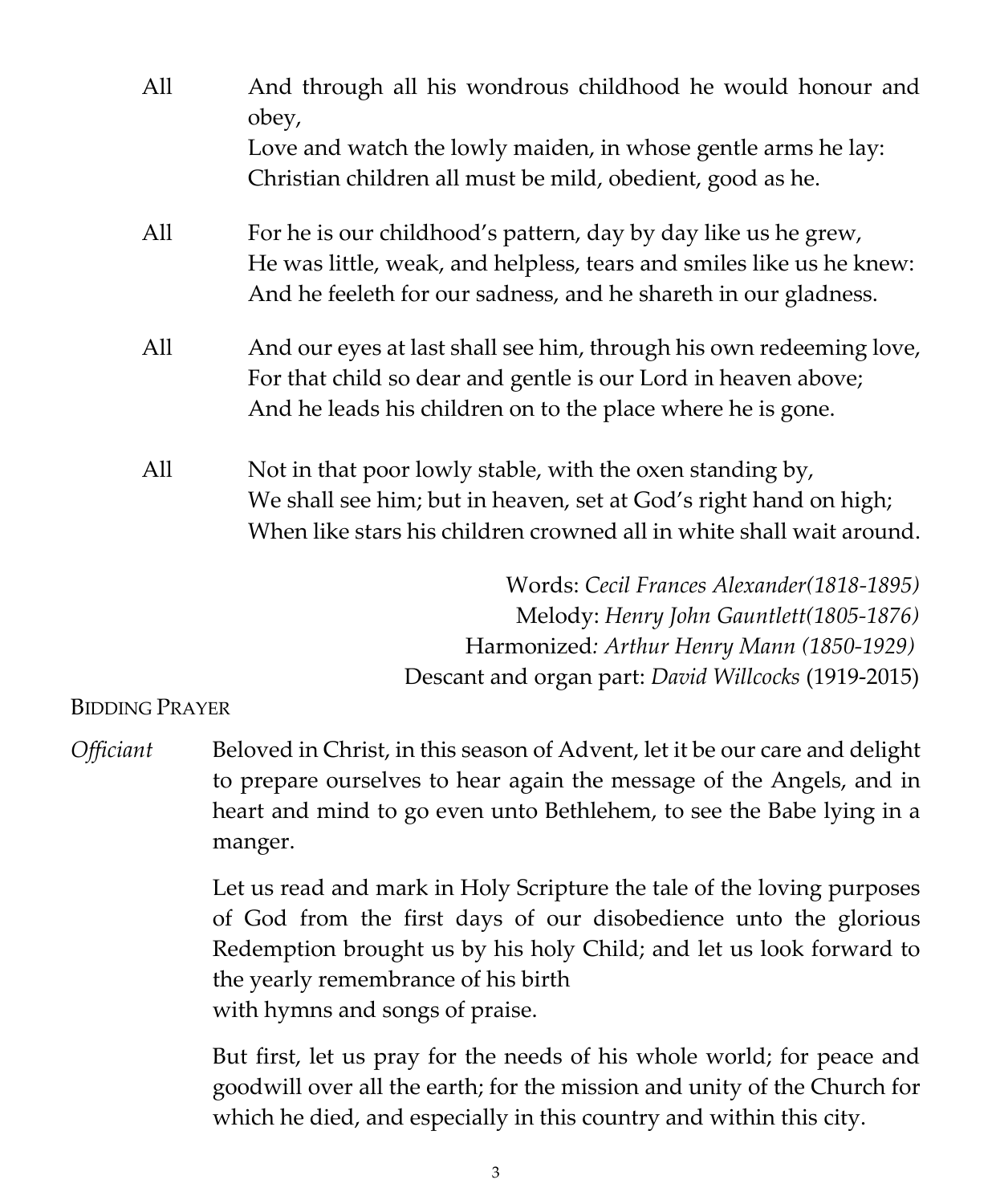And because this of all things would rejoice his heart, let us at this time remember in his name the poor and the helpless; the hungry and the oppressed; the sick and those who mourn; the lonely and the unloved; the aged and the little children; and all those who know not the Lord Jesus, or who love him not, or who by sin have grieved his heart of love.

Lastly, let us remember before God his pure and lowly Mother, and all those who rejoice with us, but upon another shore and in a greater light, that multitude which no one can number, whose hope was in the Word made flesh, and with whom, in this Lord Jesus, we for evermore are one.

These prayers and praises let us humbly offer up to the throne of heaven, in the words which Christ himself hath taught us:

#### *Please kneel as able***.**

- *All* Our Father, which art in heaven, Hallowed be thy Name, Thy kingdom come, Thy will be done, in earth as it is in heaven. Give us this day our daily bread; And forgive us our trespasses, As we forgive them that trespass against us; And lead us not into temptation, But deliver us from evil. Amen.
- *Officiant* The Almighty God bless us with his grace: Christ give us the joys of everlasting life: and unto the fellowship of the citizens above may the King of Angels bring us all. *Amen.*

*The congregation may be seated.*

CAROL *Ding Dong! Merrily on high*

Ding dong! Merrily on high, In heav'n the bells are ringing: Ding dong! Verily the sky Is riv'n with angel singing, Gloria, Hosanna in excelsis!

E'en so here below, below, Let steeple bells be swungen, And "Io, io, io!" By priest and people sungen. Gloria, Hosanna in excelsis!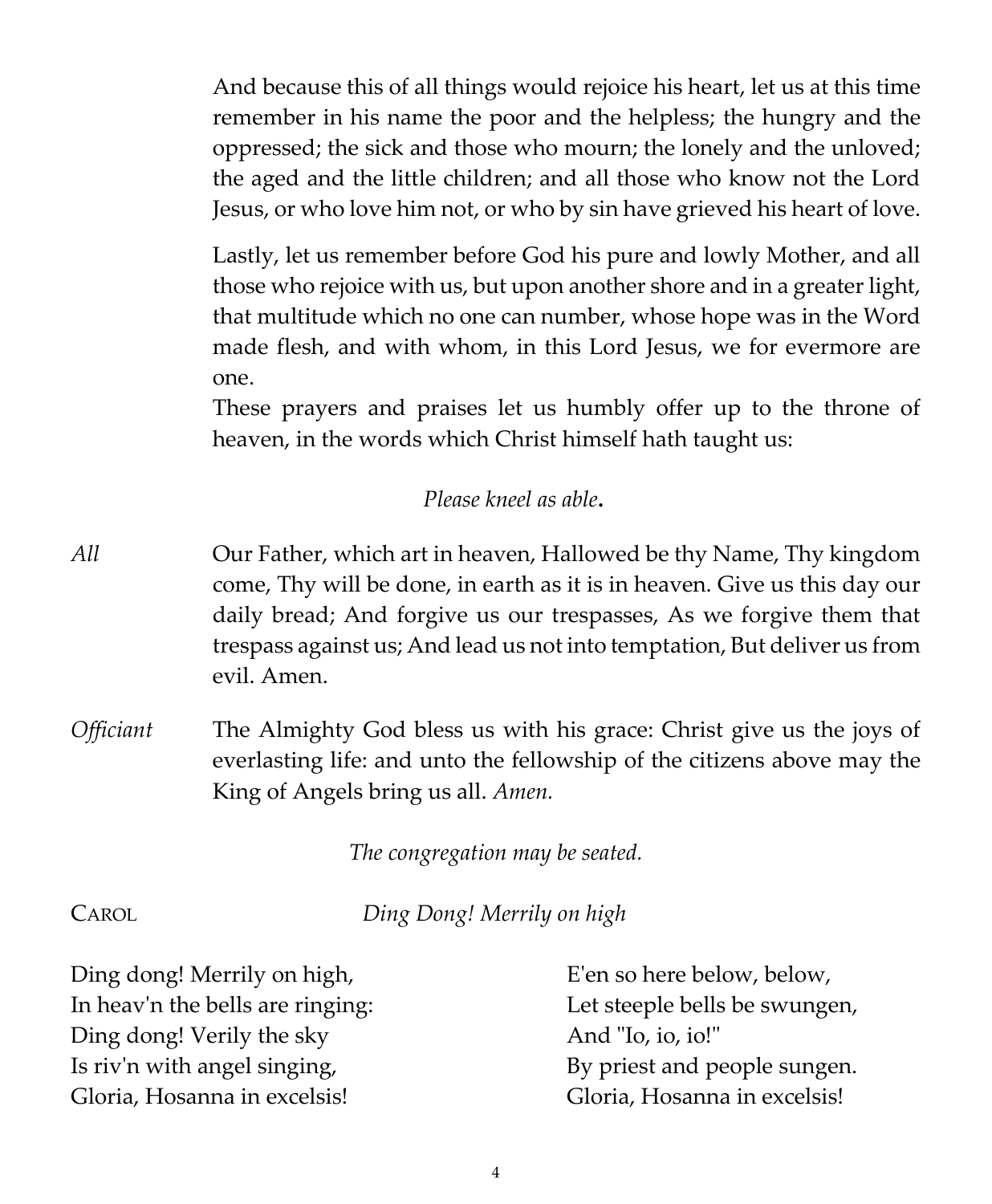Pray you, dutifully prime Your matin chime, ye ringers; May you beautifully rime Your evetime song, ye singers. Gloria, Hosanna in excelsis!

> Words: *George. R. Woodward* (1848-1934) arr. *Mack Wilberg* (b. 1955)

FIRST LESSON Genesis 3: 8-19

#### *God tells sinful Adam that he has lost the life of Paradise and that his seed of woman will bruise the serpent's head.*

And they heard the voice of the Lord God walking in the garden in the cool of the day: and Adam and his wife hid themselves from the presence of the Lord God amongst the trees of the garden. And the Lord God called unto Adam, and said unto him, Where art thou? And he said, I heard thy voice in the garden, and I was afraid, because I was naked; and I hid myself. And he said, Who told thee that thou wast naked? Hast thou eaten of the tree, whereof I commanded thee that thou shouldest not eat? And the man said, The woman whom thou gavest to be with me, she gave me of the tree, and I did eat. And the Lord God said unto the woman, What is this that thou hast done? And the woman said, The serpent beguiled me, and I did eat. And the Lord God said unto the serpent, Because thou hast done this, thou art cursed above all cattle, and above every beast of the field; upon thy belly shalt thou go, and dust shalt thou eat all the days of thy life: and I will put enmity between thee and the woman, and between thy seed and her seed; it shall bruise thy head, and thou shalt bruise his heel. And unto Adam he said, Because thou hast hearkened unto the voice of thy wife, and hast eaten of the tree, of which I commanded thee, saying, Thou shalt not eat of it: cursed is the ground for thy sake; in sorrow shalt thou eat of it all the days of thy life; thorns also and thistles shall it bring forth to thee; and thou shalt eat the herb of the field; in the sweat of thy face shalt thou eat bread, till thou return unto the ground; for out of it wast thou taken; for dust thou art, and unto dust shalt thou return.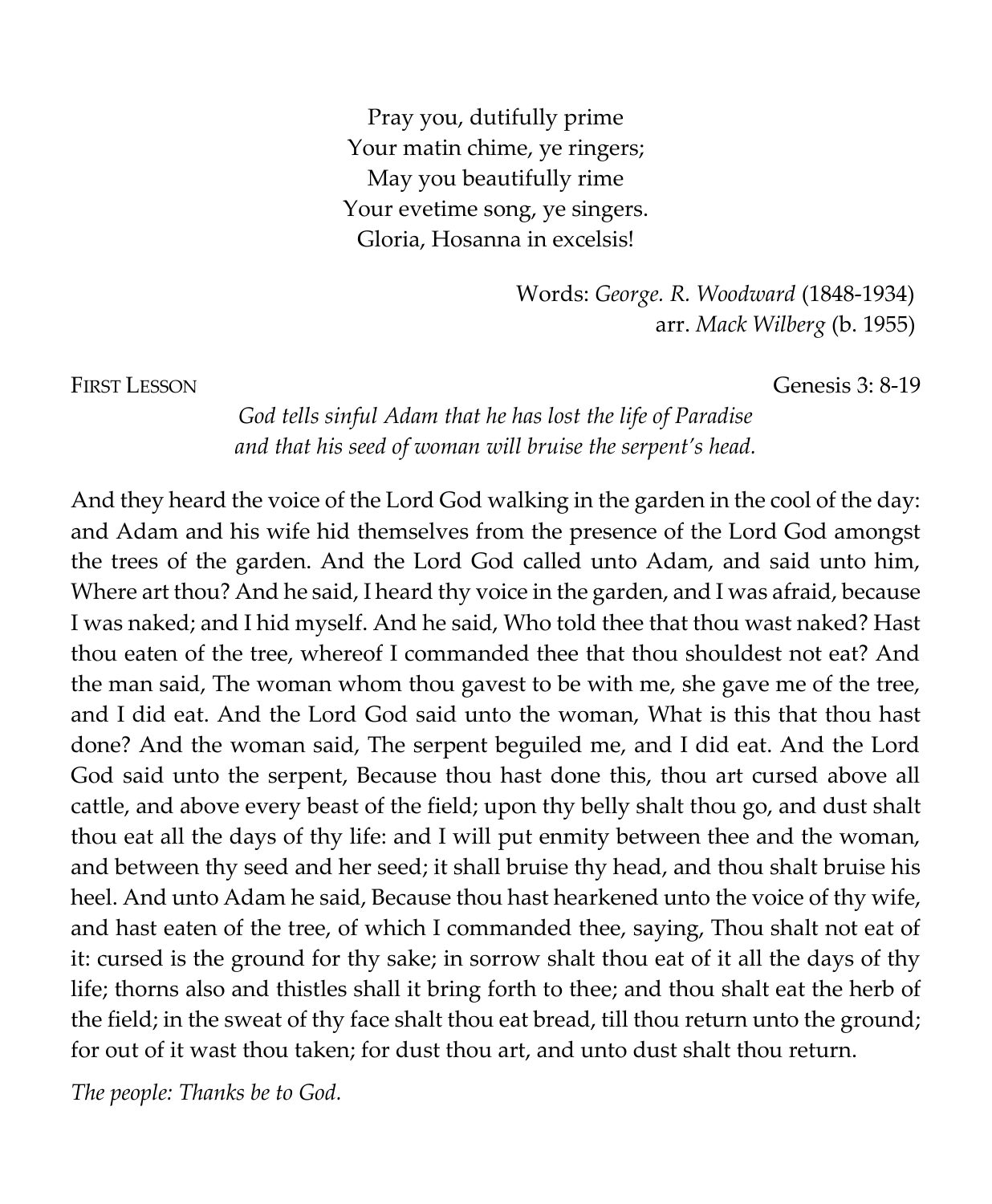6

When they are both full grown, Of all trees that are in the wood The holly bears the crown.

CAROL *The Holly and the Ivy* The holly and the ivy

The holly bears a prickle As sharp as any thorn

and hast not withheld thy son, thine only son: that in blessing I will bless thee, and in multiplying I will multiply thy seed as the stars of the heaven, and as the sand which is upon the sea shore; and thy seed shall possess the gate of his enemies; and in thy seed shall all the nations of the earth be blessed; because thou hast obeyed my voice.

*God promises to faithful Abraham that in his seed shall all the nations of the earth be blessed.* And the angel of the Lord called unto Abraham out of heaven the second time, and

said, By myself have I sworn, saith the Lord, for because thou hast done this thing,

Adam lay ybounden, Bounden in a bond: Four thousand winter thought he not too long. taken been. Queen.

> Blessed be the time That apple taken was. Therefore we moun singen: *Deo gracias!*

> > *Words: XV Century Music: Frank Boles (b. 1955)*

SECOND LESSON Genesis 22: 15-18

## *The people: Thanks be to God.*

CAROL *Adam lay ybounden*

Ne had the apple taken been, The apple

Ne had never Our lady Abeen heavenè

An apple that he took, As clerkes finden Written in their book.

And all was for an apple,

And Mary bore sweet Jesus Christ, On Christmas Day in the morn.

The holly bears a bark As bitter as any gall And Mary bore sweet Jesus Christ For to redeem us all.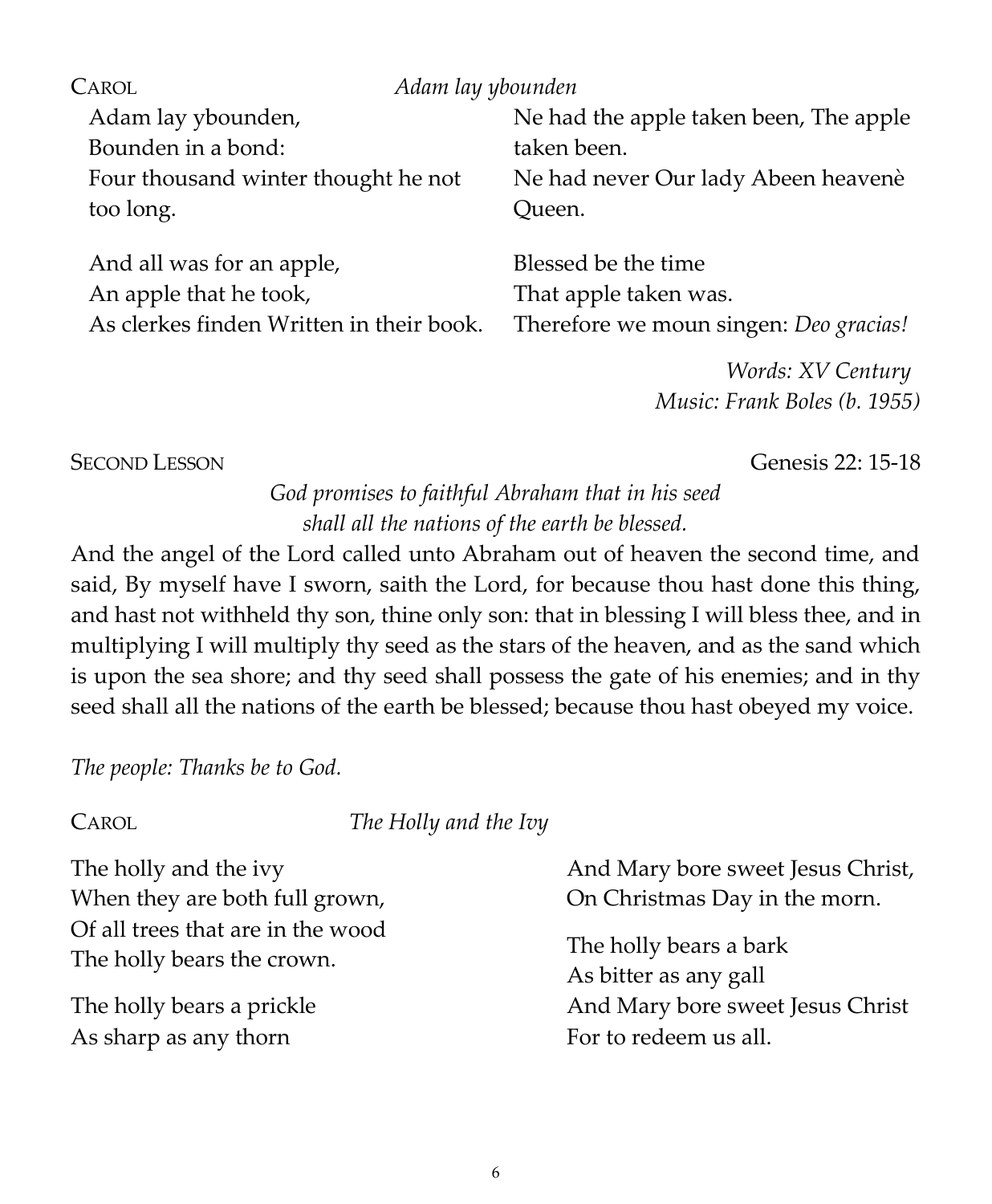The holly and the ivy **[Refrain:**] When they are both full grown  $O$ , the rising of the sun Of all trees that are in the wood, The running of the deer, The holly bears the crown. The playing of organ

Sweet singing in the choir.

 Words: *English traditional* Music: French traditional carol arr. *June Nixon (b. 1942)*

THIRD LESSON Isaiah 9: 2; 6-7

*The prophet foretells the coming of the Savior*.

The people that walked in darkness have seen a great light: they that dwell in the land of the shadow of death, upon them hath the light shined. For unto us a child is born, unto us a son is given: and the government shall be upon his shoulder: and his name shall be called Wonderful, Counsellor, The mighty God, The everlasting Father, The Prince of Peace. Of the increase of his government and peace there shall be no end, upon the throne of David, and upon his kingdom, to order it, and to establish it with judgment and with justice from henceforth even for ever. The zeal of the Lord of hosts will perform this.

*The people: Thanks be to God.*

CAROL *Sussex Carol*

On Christmas night all Christians sing, To hear the news the angels bring – News of great joy, news of great mirth, News of our merciful King's birth.

Then why should men on earth be so sad,

Since our Redeemer made us glad, When from our sin he set us free, All for to gain our liberty?

When sin departs before his grace, Then life and health come in its place; Angels and men with joy may sing, All for to see the new-born King.

All out of darkness we have light, Which made the angels sing this night: 'Glory to God and peace to men, Now and for evermore. Amen.'

 Words and Music: *English traditional* arr. David Willcocks (1919-2015)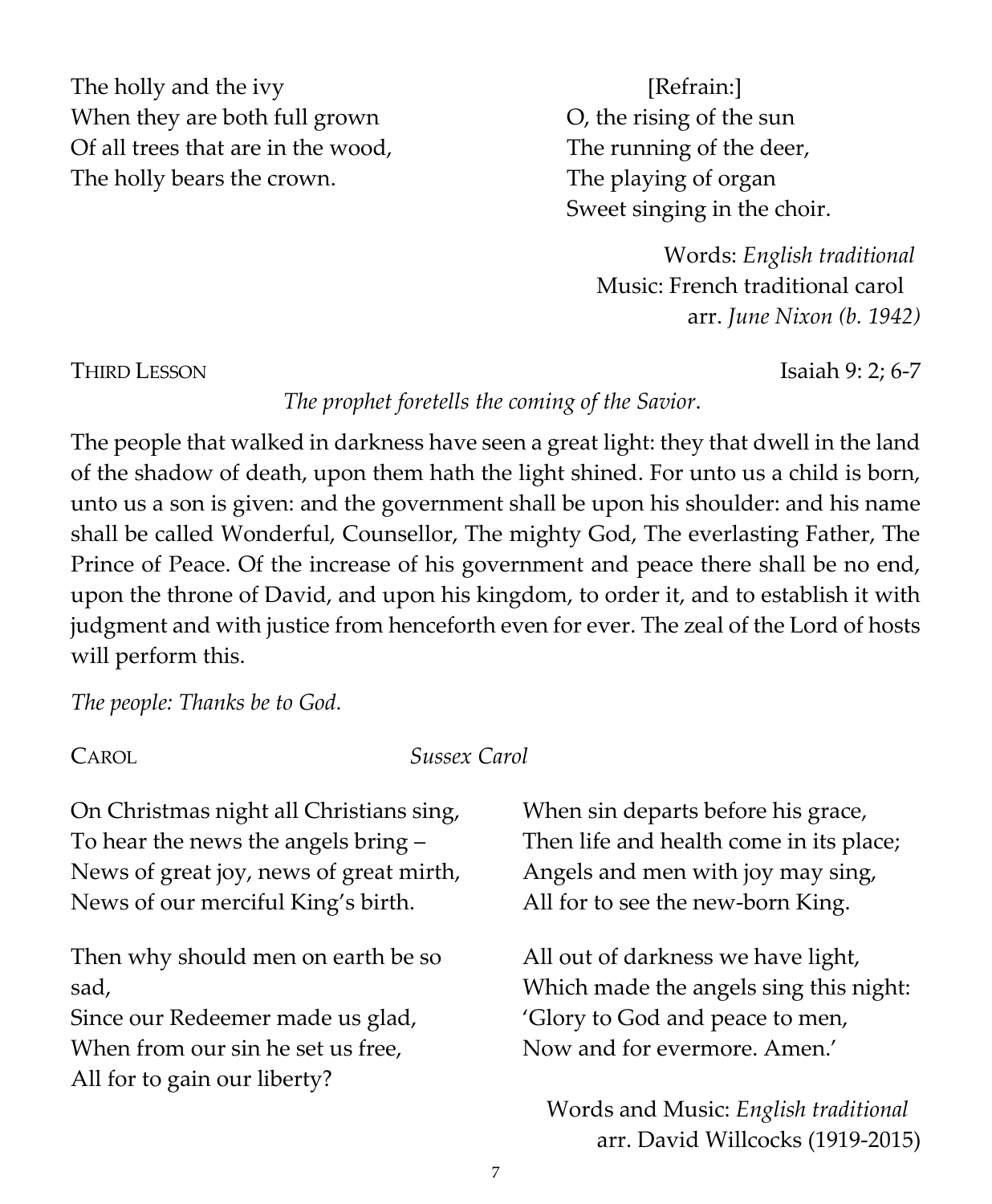### HYMN Unto to us is born a Son. *Please stand and join in singing the hymn.*



### **All**

 2. Christ, from heav'n descending low, Comes on earth a stranger; Ox and ass their Owner know Be-cradled in the manger, be-cradled in the manger little childer.

#### **Males**

3. This did Herod sore affray, And grievously bewilder, So he gave the word to slay, And slew the little childer, and slew the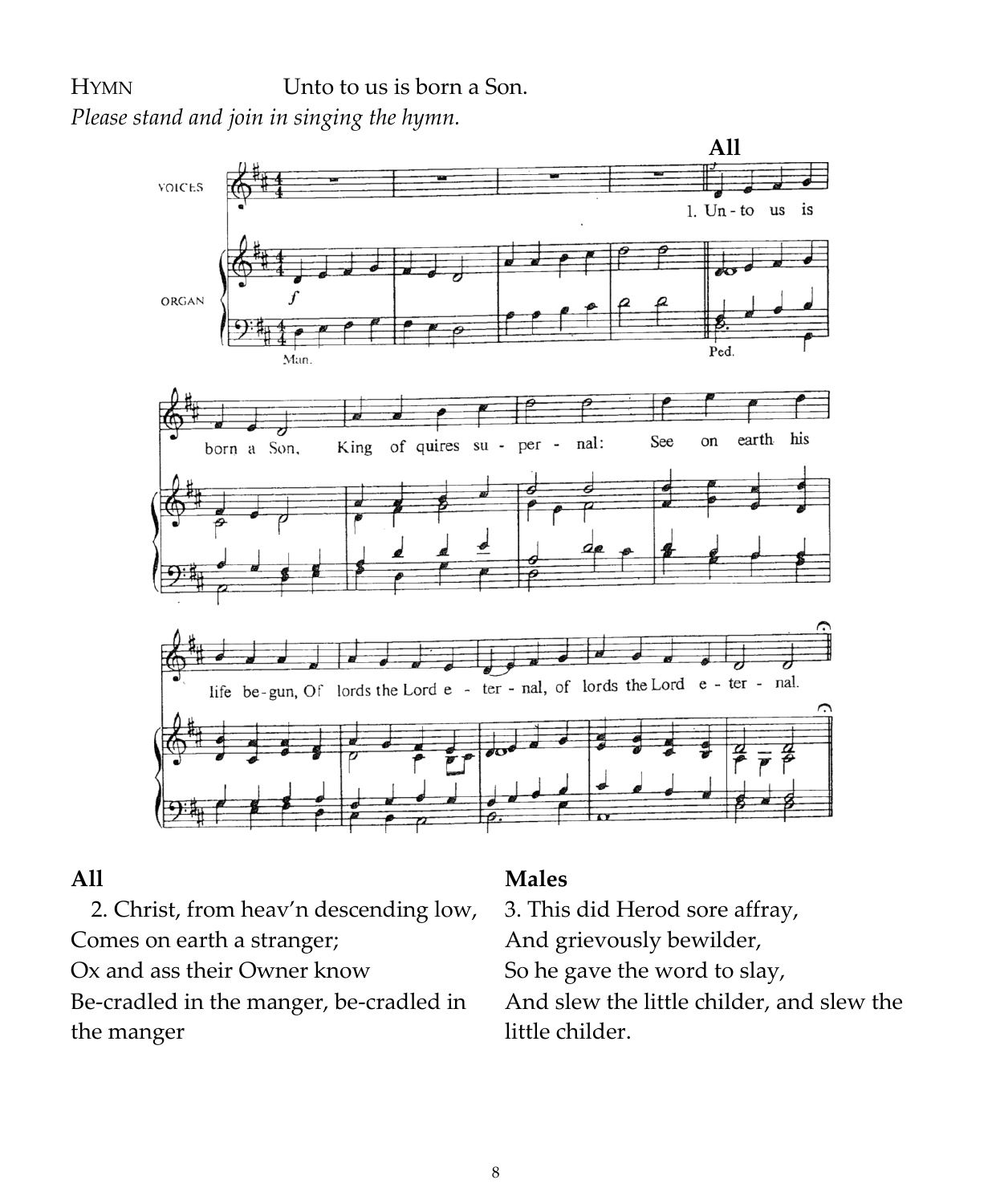**Trebles**

4. Of his love and mercy mild This the Christmas story: And O that Mary's gentle Child Might lead us up to glory, might lead us up to glory!

**All**  5. O and A, and A and O, Cum cantibus in choro, Let our merry organ go Benedicamus Domino, benedicamus Domino.

> Words: *G. R. Woodword (1848-1934)* Music: *Puer nobis nacitur arr. by Sir David Willcocks (1919-2015)*

*The congregation may be seated.*

FOURTH LESSON Isaiah 11: 1-3a; 4a; 6-9

*The prophet foretells Christ's peaceable kingdom.*

And there shall come forth a rod out of the stem of Jesse, and a branch shall grow out of his roots: and the spirit of the Lord shall rest upon him, the spirit of wisdom and understanding, the spirit of counsel and might, the spirit of knowledge and of the fear of the Lord; and shall make him of quick understanding in the fear of the Lord. With righteousness shall he judge the poor, and reprove with equity for the meek of the earth. The wolf also shall dwell with the lamb, and the leopard shall lie down with the kid; and the calf and the young lion and the fatling together; and a little child shall lead them. And the cow and the bear shall feed; their young ones shall lie down together: and the lion shall eat straw like the ox. And the sucking child shall play on the hole of the asp, and the weaned child shall put his hand on the cockatrice' den. They shall not hurt nor destroy in all my holy mountain: for the earth shall be full of the knowledge of the Lord, as the waters cover the sea.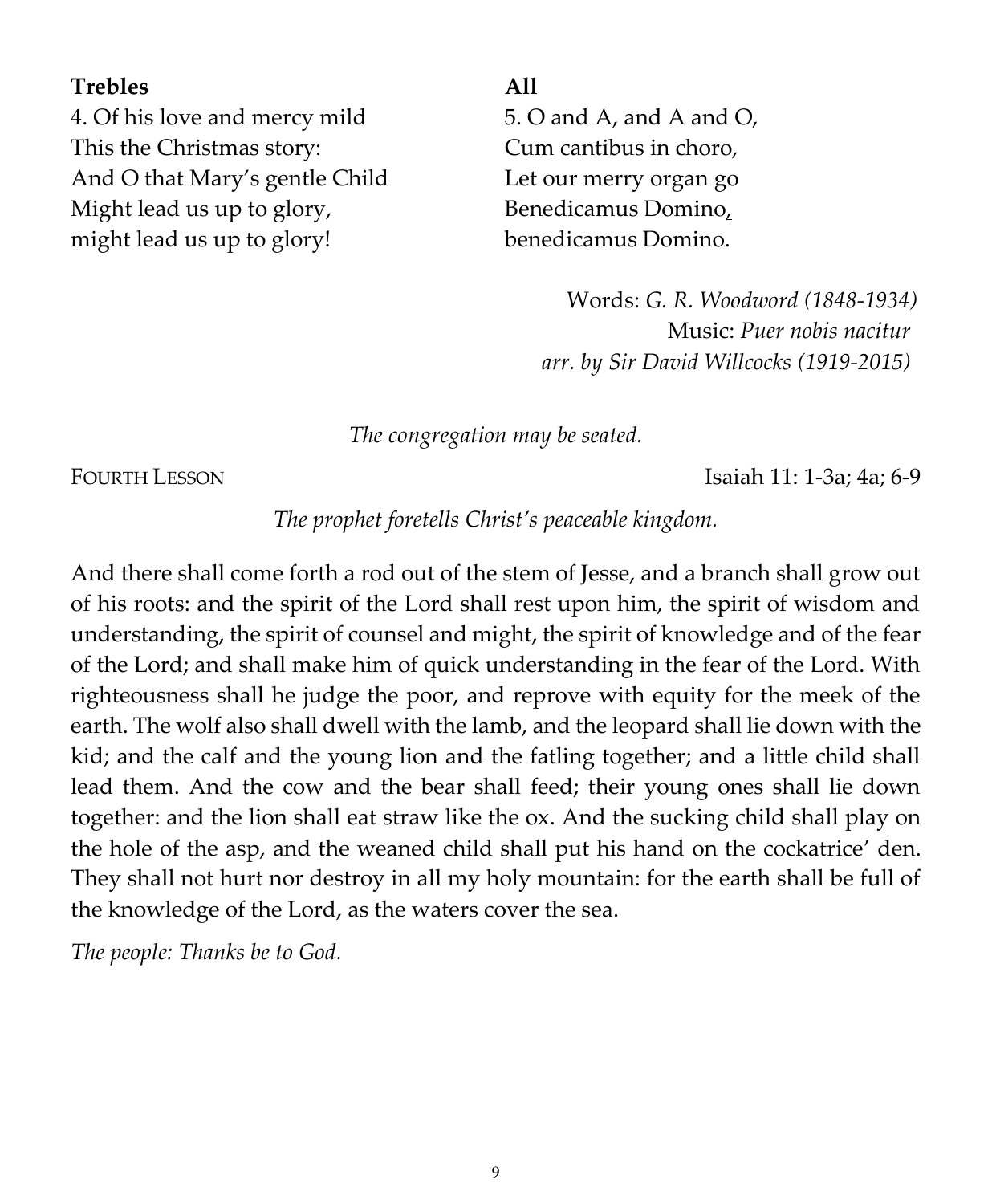#### CAROL *A Spotless Rose*

A spotless Rose is blowing, Sprung from a tender root, Of ancient seers' foreshowing, Of Jesse promised fruit; Its fairest bud unfolds to light Amid the cold, cold winter, And in the dark midnight.

The Rose which I am singing, Whereof Isaiah said, Is from its sweet root springing In Mary, purest Maid; For, through our God's great love and might, The bless'd Babe she bare us In a cold, cold winter's night.

 Words: *15th Century German* Trans.: *C. Winkworth (1837-1878)* Music: *Herbert Howells (1892-1983)*

FIFTH LESSON Luke 1: 26-35; 38

*The angel Gabriel salutes the Blessed Virgin Mary.*

And in the sixth month the angel Gabriel was sent from God unto a city of Galilee, named Nazareth, to a virgin espoused to a man whose name was Joseph, of the house of David; and the virgin's name was Mary. And the angel came in unto her, and said, Hail, thou that art highly favored, the Lord is with thee: blessed art thou among women. And when she saw him, she was troubled at his saying, and cast in her mind what manner of salutation this should be. And the angel said unto her, Fear not, Mary: for thou hast found favor with God. And, behold, thou shalt conceive in thy womb, and bring forth a son, and shalt call his name Jesus. He shall be great, and shall be called the Son of the Highest: and the Lord God shall give unto him the throne of his father David: and he shall reign over the house of Jacob for ever; and of his kingdom there shall be no end. Then said Mary unto the angel, How shall this be, seeing I know not a man? And the angel answered and said unto her, The Holy Ghost shall come upon thee, and the power of the Highest shall overshadow thee: therefore also that holy thing which shall be born of thee shall be called the Son of God. And Mary said, Behold the handmaid of the Lord; be it unto me according to thy word. And the angel departed from her.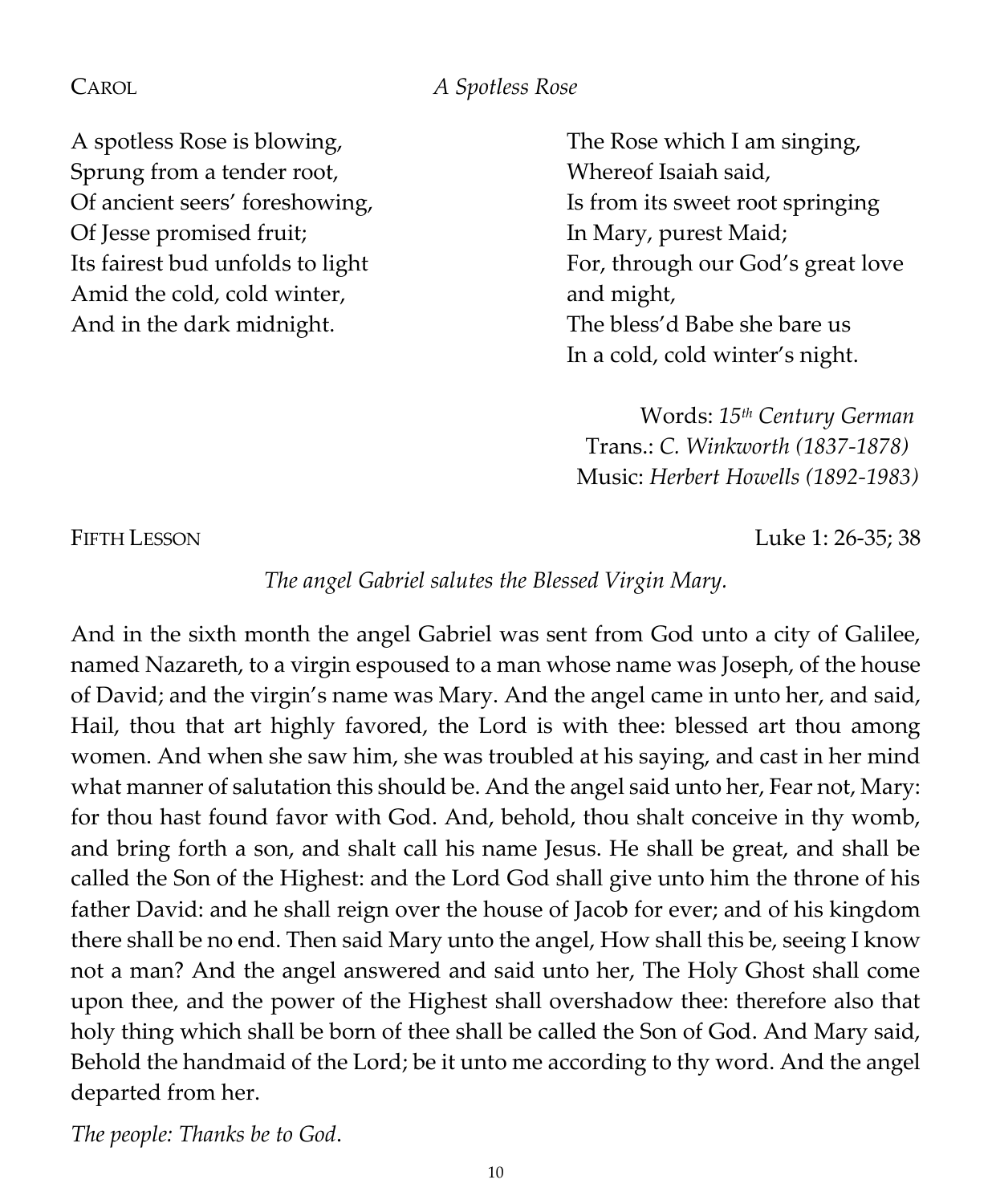Of one who is so fair and bright *Velut maris stella,* Brighter than the day is light, *Parens et puella*: I cry to thee, thou see to me, Lady, pray thy Son to me, That I may come to thee. *Tam pia, Maria*

All this world was forlorn *Eva peccatrice,* Till our Lord was yborn *De te genetrice.* With *ave* it went away Darkest night, and comes the day *Salutis;*

The well springeth out of thee. *Virtutis.*

Lady, flow'r of everything, *Rosa sine spina*, Thou bare Jesu, heaven's King, *Gratia divina:* Of all thou bear'st the prize, Lady, queen of paradise *Electa:* Maid mild, mother *es effecta.*

> *Anon circa 1300 arr. by Benjamin Britten (1913-1976)*

SIXTH LESSON Luke 2: 1; 3-7

*Saint Luke tells of the birth of Jesus.*

And it came to pass in those days, that there went out a decree from Cæsar Augustus, that all the world should be taxed. And all went to be taxed, every one into his own city. And Joseph also went up from Galilee, out of the city of Nazareth, into Judæa, unto the city of David, which is called Bethlehem; (because he was of the house and lineage of David to be taxed with Mary his espoused wife, being great with child. And so it was, that, while they were there, the days were accomplished that she should be delivered. And she brought forth her firstborn son, and wrapped him in swaddling clothes, and laid him in a manger; because there was no room for them in the inn.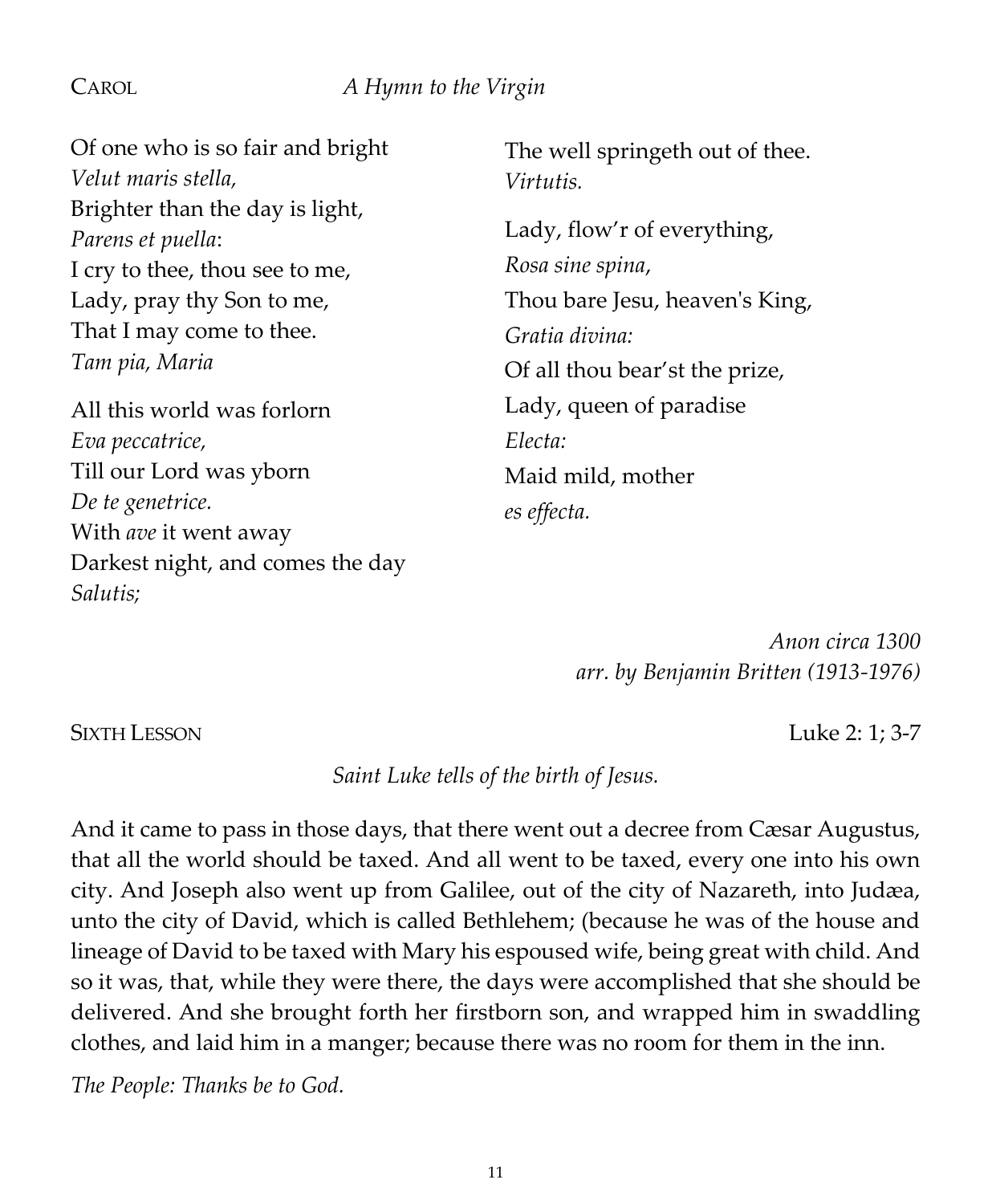Little Lamb, who made thee? Dost thou know who made thee? Gave thee life, and bid thee feed By the stream and o'er the mead; Gave thee clothing of delight, Softest clothing, wooly, bright; Gave thee such a tender voice, Making all the vales rejoice! Little Lamb, who made thee? Dost thou know who made thee?

Little Lamb, I'll tell thee, Little Lamb, I'll tell thee; He is called by thy name, For he calls himself a Lamb. He is meek, and he is mild, He became a little child. I, a child, and thou a lamb, We are called by his name, Little Lamb, God bless thee! Little Lamb, God bless thee!

Words and Music: John Tavener (*1944 – 2013)*

SEVENTH LESSON Luke 2: 8-16

*The shepherds go to the manger.*

And there were in the same country shepherds abiding in the field, keeping watch over their flock by night. And, lo, the angel of the Lord came upon them, and the glory of the Lord shone round about them: and they were sore afraid. And the angel said unto them, Fear not: for, behold, I bring you good tidings of great joy, which shall be to all people. For unto you is born this day in the city of David a Saviour, which is Christ the Lord. And this shall be a sign unto you; Ye shall find the babe wrapped in swaddling clothes, lying in a manger. And suddenly there was with the angel a multitude of the heavenly host praising God, and saying, Glory to God in the highest, and on earth peace, good will toward men. And it came to pass, as the angels were gone away from them into heaven, the shepherds said one to another, Let us now go even unto Bethlehem, and see this thing which is come to pass, which the Lord hath made known unto us. And they came with haste, and found Mary, and Joseph, and the babe lying in a manger.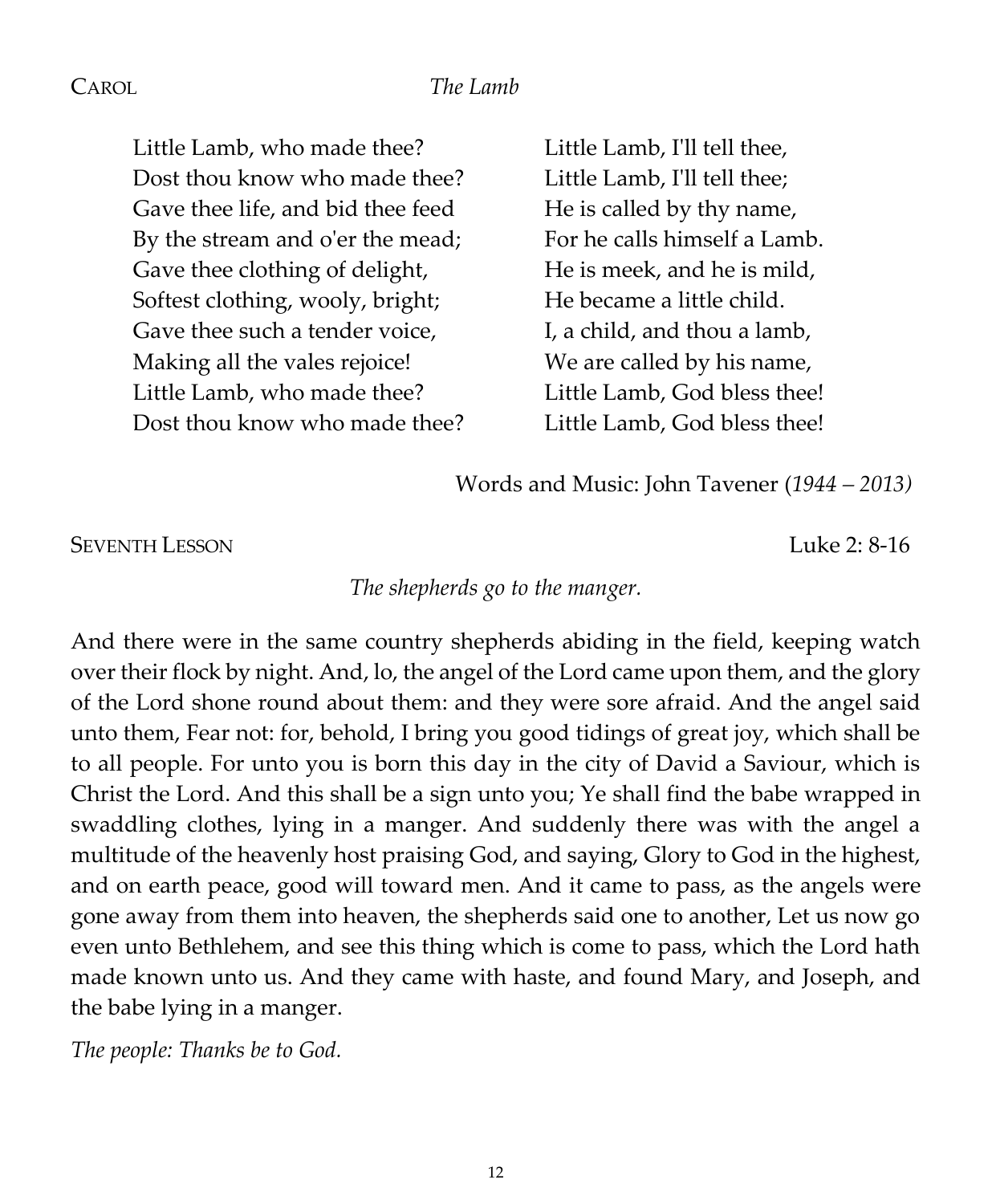### CAROL *In the bleak midwinter*

| In the bleak midwinter, frosty wind    | Enough for Him, whom cherubim,              |
|----------------------------------------|---------------------------------------------|
| made moan,                             | Worship night and day,                      |
| Earth stood hard as iron, water like a | a breast full of milk, and a manger full of |
| stone.                                 | hay.                                        |
| Snow had fallen snow on snow, snow on  | Enough for Him, whom angels, fall           |
| snow,                                  | down before,                                |
| In the bleak midwinter, long ago.      | the ox and ass and camel, which adore.      |
| Our God, Heaven cannot hold Him, nor   | What can I give Him, poor as I am?          |
| earth sustain;                         | If I were a shepherd, I would bring a       |
| Heav'n and earth shall flee away, when | lamb;                                       |
| He comes to reign.                     | If I were a Wise Man, I would do my         |
| In the bleak midwinter, a stable place | part;                                       |
| sufficed                               | Yet what I can I give Him:                  |
| the Lord God Almighty, Jesus Christ.   | give my heart.                              |

Words: *Christina Rossetti (1830-1894)* Music: *Harold Darke (1888-1976)*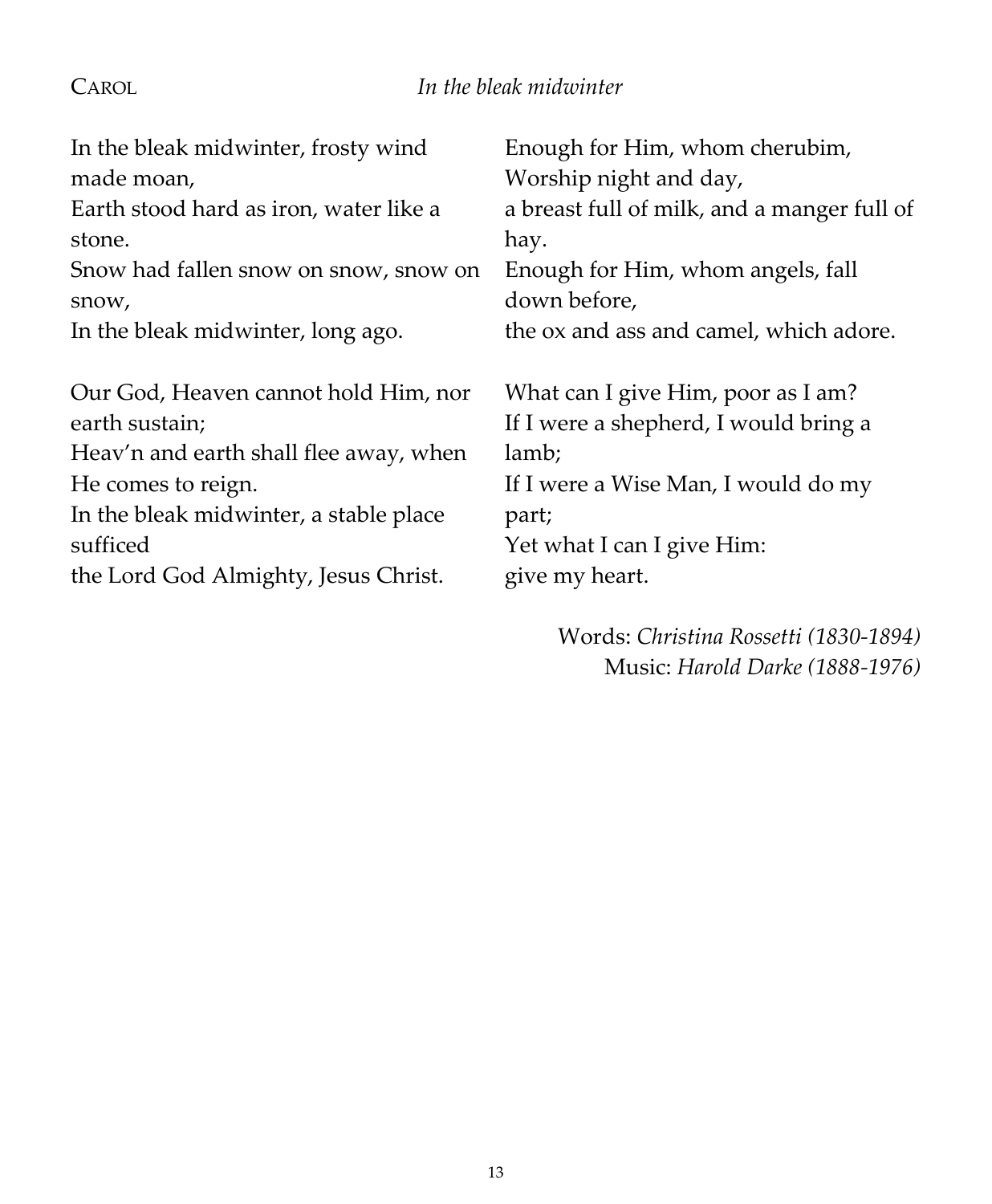*Please stand and join in singing the hymn.*



God rest you merry, gentlemen, let nothing you dismay, For Jesus Christ our Saviour was born upon this day, To save us all from Satan's power when we were gone astray: *O tidings of comfort and joy.*

From God our heavenly Father a blessed angel came, And unto certain shepherds brought tidings of the same, How that in Bethlehem was born the Son of God by name: *O tidings of comfort and joy.*

The shepherds at those tidings rejoiced much in mind, And left their flocks a-feeding, in tempest, storm, and wind, And went to Bethlehem straightway this blessed babe to find: *O tidings of comfort and joy.*

But when to Bethlehem they came, whereat this infant lay, They found him in a manger, where oxen feed on hay; His mother Mary kneeling, unto the Lord did pray: *O tidings of comfort and joy.*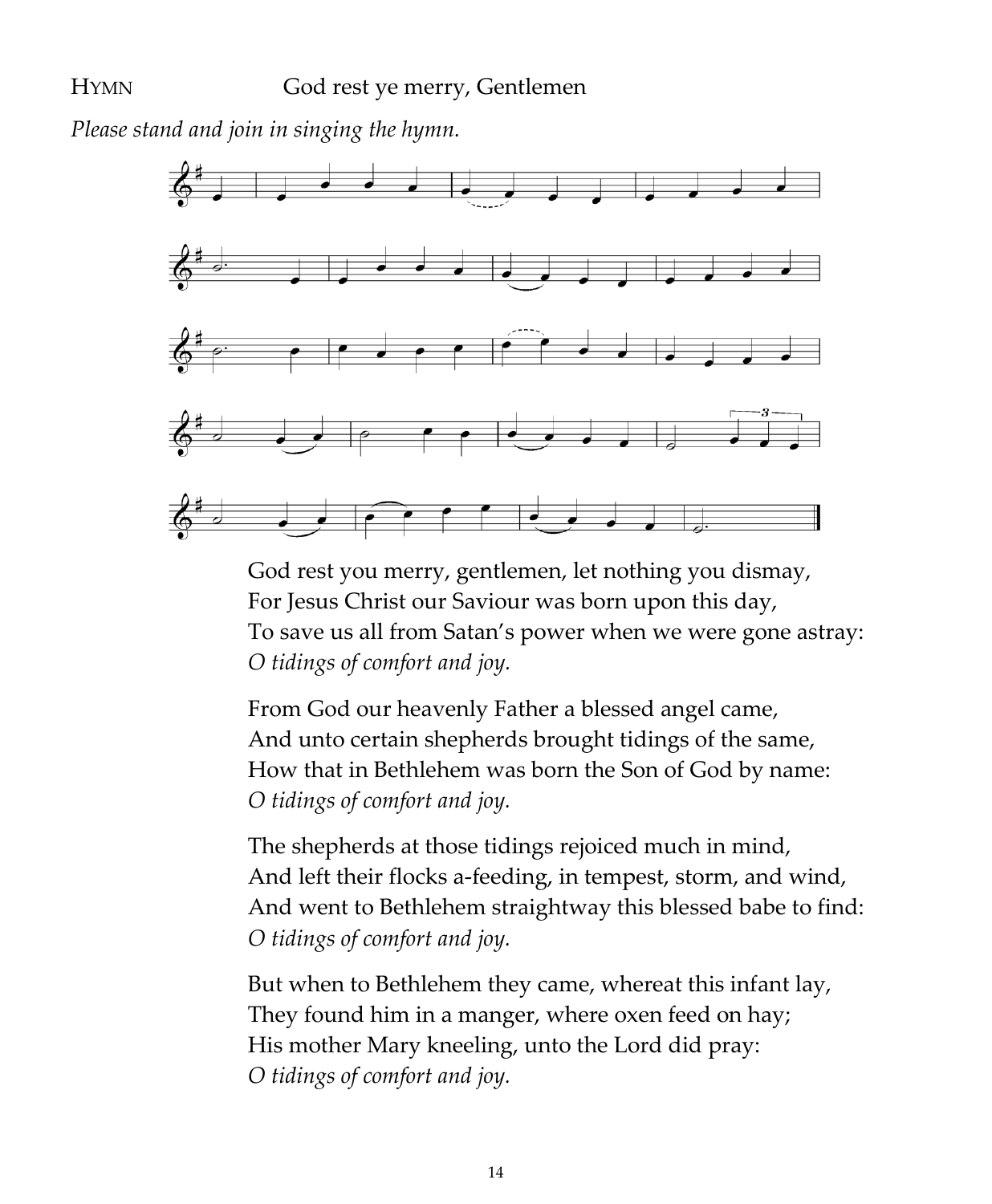Now to the Lord sing praises, all you within this place, And with true love and brotherhood each other now embrace; This holy tide of Christmas all others doth deface: *O tidings of comfort and joy.*

> *Words and Music, English traditional, arr.* Sir *David Willcocks (1919-2015)*

*The congregation may be seated.*

EIGHTH LESSON Matthew 2: 1-12

#### *The wise men are led by the star to Jesus.*

Now when Jesus was born in Bethlehem of Judæa in the days of Herod the king, behold, there came wise men from the east to Jerusalem, saying, Where is he that is born King of the Jews? For we have seen his star in the east, and are come to worship him. When Herod the king had heard these things, he was troubled, and all Jerusalem with him. And when he had gathered all the chief priests and scribes of the people together, he demanded of them where Christ should be born. And they said unto him, In Bethlehem of Judæa: for thus it is written by the prophet, And thou Bethlehem, in the land of Juda, art not the least among the princes of Juda: for out of thee shall come a Governor, that shall rule my people Israel. Then Herod, when he had privily called the wise men, inquired of them diligently what time the star appeared. And he sent them to Bethlehem, and said, Go and search diligently for the young child; and when ye have found him, bring me word again, that I may come and worship him also. When they had heard the king, they departed; and lo, the star, which they saw in the east, went before them, till it came and stood over where the young child was. When they saw the star, they rejoiced with exceeding great joy. And when they were come into the house, they saw the young child with Mary his mother, and fell down, and worshipped him: and when they had opened their treasures, they presented unto him gifts, gold, and frankincense, and myrrh. And being warned of God in a dream that they should not return to Herod, they departed into their own country another way.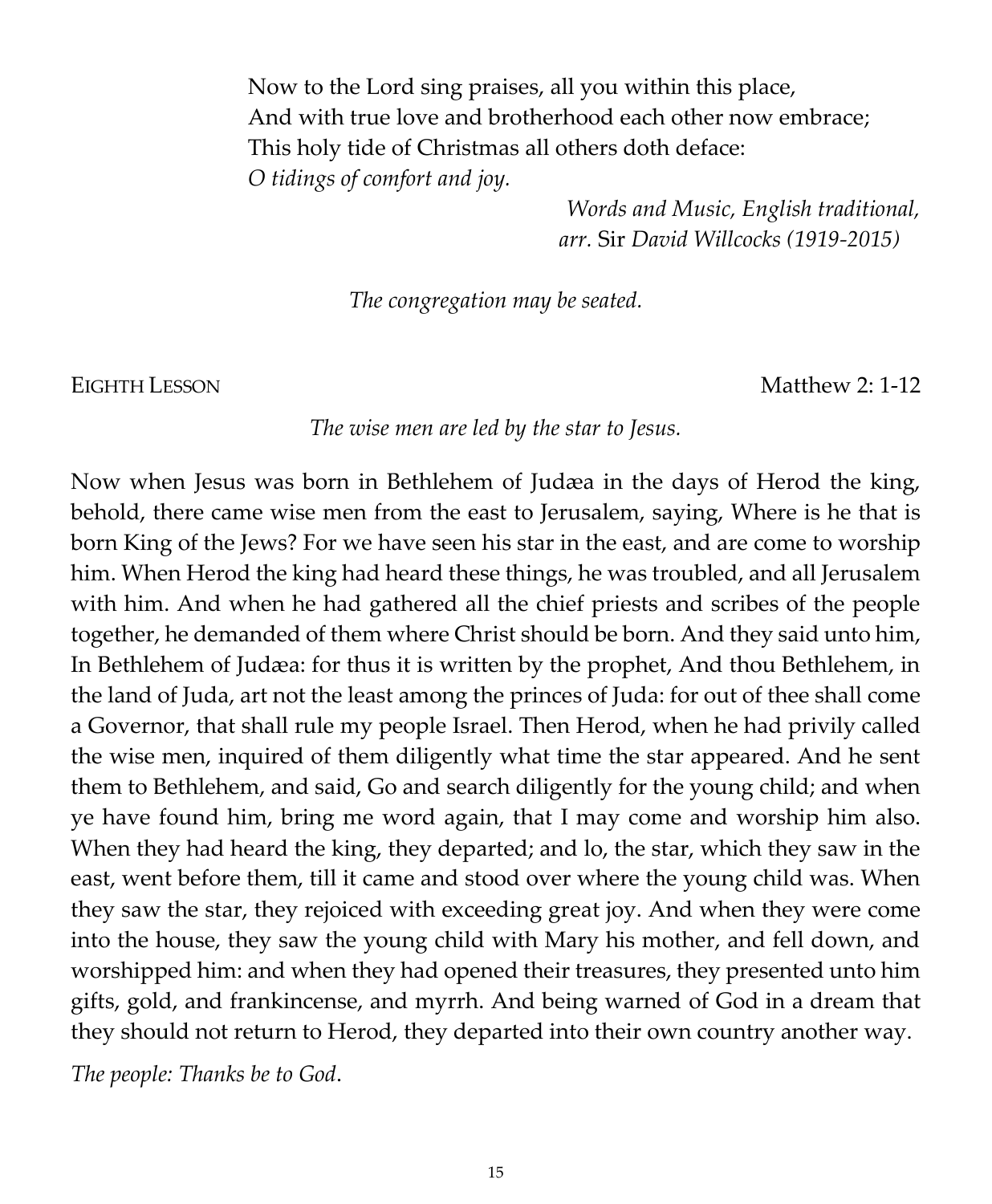#### **GREETING**

*During the following carol a collection will be taken to support the music ministry at Calvary Church.*

*Nativity Carol* 

| Born in a stable so bare,    |
|------------------------------|
| Born so long ago;            |
| Born 'neath light of star    |
| He who loved us so.          |
| Far away, silent he lay,     |
| Born today, your homage pay; |
| For Christ is born for aye,  |
| Born on Christmas Day.       |
|                              |

Cradled by mother so fair, Tender her lullaby; Over her son so dear Angel hosts fill the sky. Far away, silent he lay, Born today, your homage pay; For Christ is born for aye, Born on Christmas Day.

Wise men from distant far land, Sheperds from starry hills Worship this babe so rare, Hearts with his warmth he fills. Far away, silent he lay, Born today, your homage pay, For Christ is born for aye, Born on Christmas Day.

Love in that stable was born Into our hearts to flow; Innocent dreaming babe, Make me thy love to know. Far away, silent he lay, Born today, your homage pay; For Christ is born for aye, Born on Christmas Day.

Words and Music: *John Rutter (b. 1945)*

*The congregation stands for the reading of the Ninth Lesson.*

NINTH LESSON John 1: 1-14

*Saint John unfolds the great mystery of the Incarnation.*

In the beginning was the Word, and the Word was with God, and the Word was God. The same was in the beginning with God. All things were made by him; and without him was not any thing made that was made. In him was life; and the life was the light of men. And the light shineth in darkness; and the darkness comprehended it not. There was a man sent from God, whose name was John. The same came for a witness,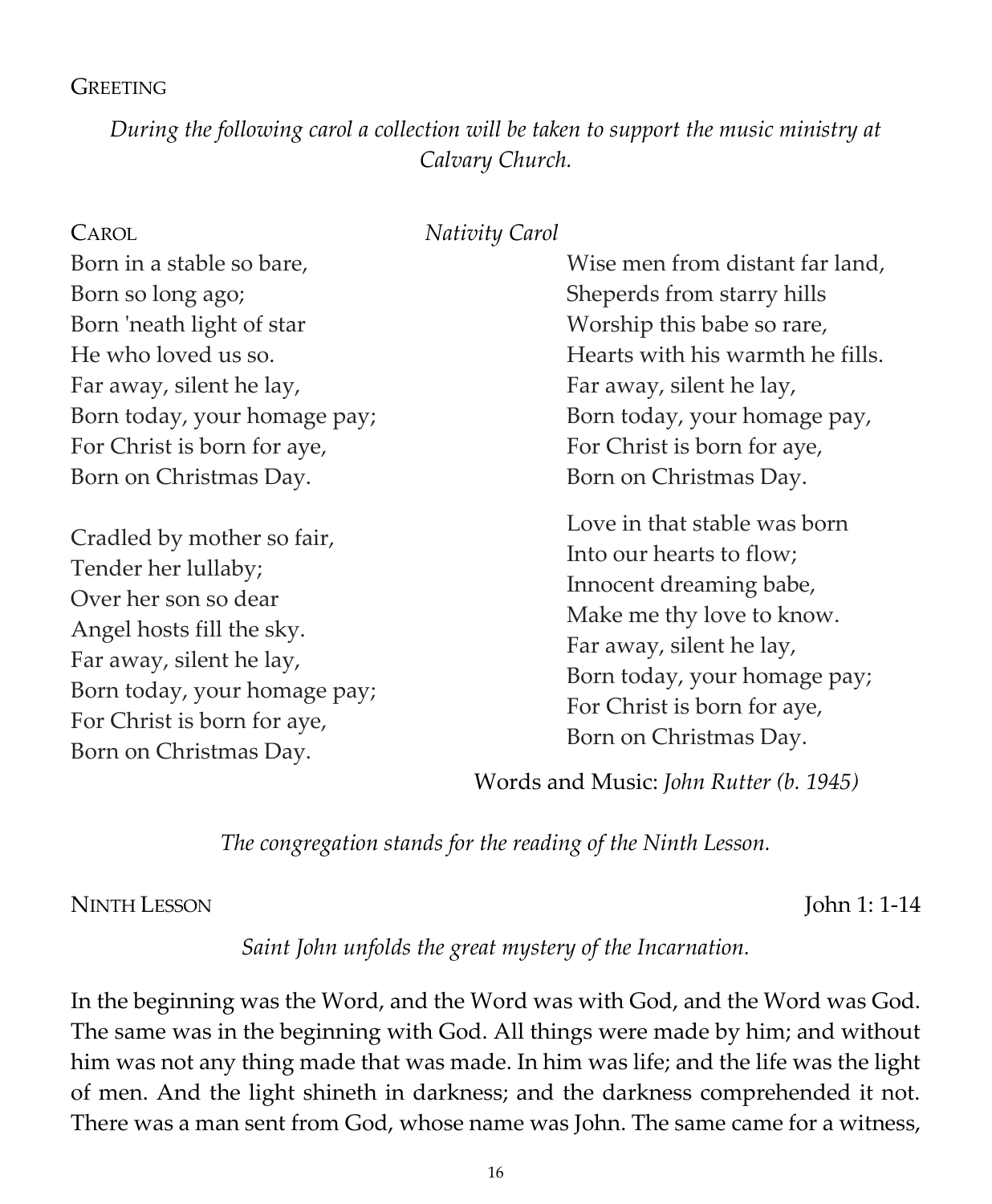to bear witness of the light, that all men through him might believe. He was not that light, but was sent to bear witness of that light. That was the true light, which lighteth every man that cometh into the world. He was in the world, and the world was made by him, and the world knew him not. He came unto his own, and his own received him not. But as many as received him, to them gave he power to become the sons of God, even to them that believe on his name: who were born, not of blood, nor of the will of the flesh, nor of the will of man, but of God. And the Word was made flesh, and dwelt among us, and we beheld his glory, the glory as of the only-begotten of the Father, full of grace and truth.

*The people: Thanks be to God*.

HYMN O come, all ye faithful *Please join in singing the hymn.*  $\overline{\bullet}$  1. O come, all ye faithful, Joyful and triumphant, O come ye, O come ye to Bethlehem; Come and behold him, Born the King of Angels. *O come, let us adore him, O come, let us adore him,*

> 17 *O come, let us adore him, Christ the Lord.*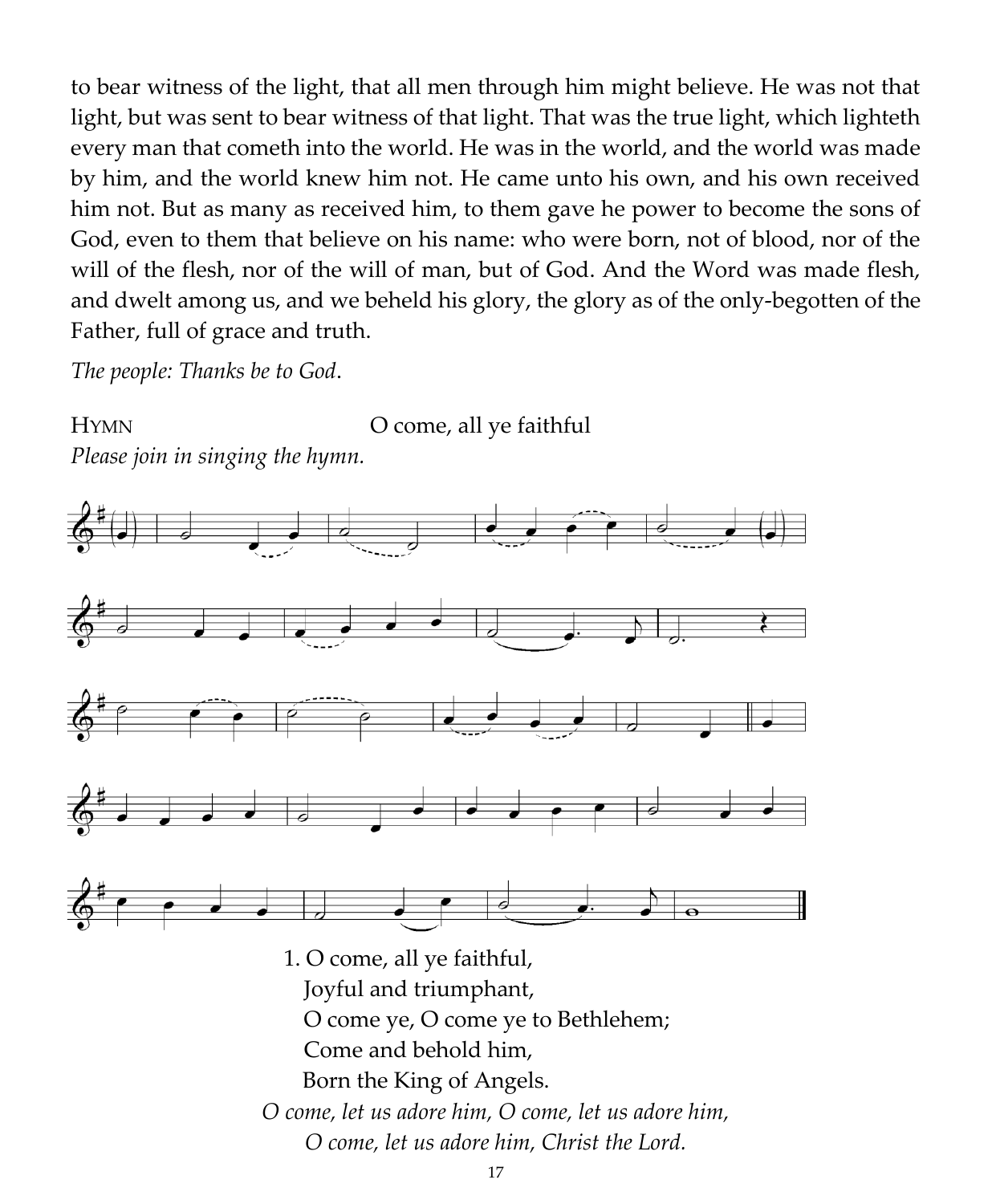2. God of God, Light of Light, Lo! he abhors not the Virgin's womb; Very God, Begotten, not created. *O come, let us adore him, O come, let us adore him, O come, let us adore him, Christ the Lord.*

6. Sing, choirs of angels, Sing in exultation, Sing, all ye citizens of heaven above; 'Glory to God In the highest.' *O come, let us adore him, O come, let us adore him,*

*O come, let us adore him, Christ the Lord.*

*Music: Adeste Fideles translated: Frederick Oakley (1802-1880) Melody: John Francis Wade (1711-1786) arr.* Sir *David Willcocks (1919-2015)*

*The congregation may be seated.*

COLLECT AND BLESSING *Please kneel as able.*

> *Officiant* The Lord be with you. *All And with thy spirit.*

*Officiant* Let us pray.

O God, who makest us glad with the yearly remembrance of the birth of thy only son, Jesus Christ: Grant that as we joyfully receive him for our redeemer, so we may with sure confidence behold him, when he shall come to be our judge; who liveth and reigneth with thee and the Holy Spirit, one God, world without end. *Amen.*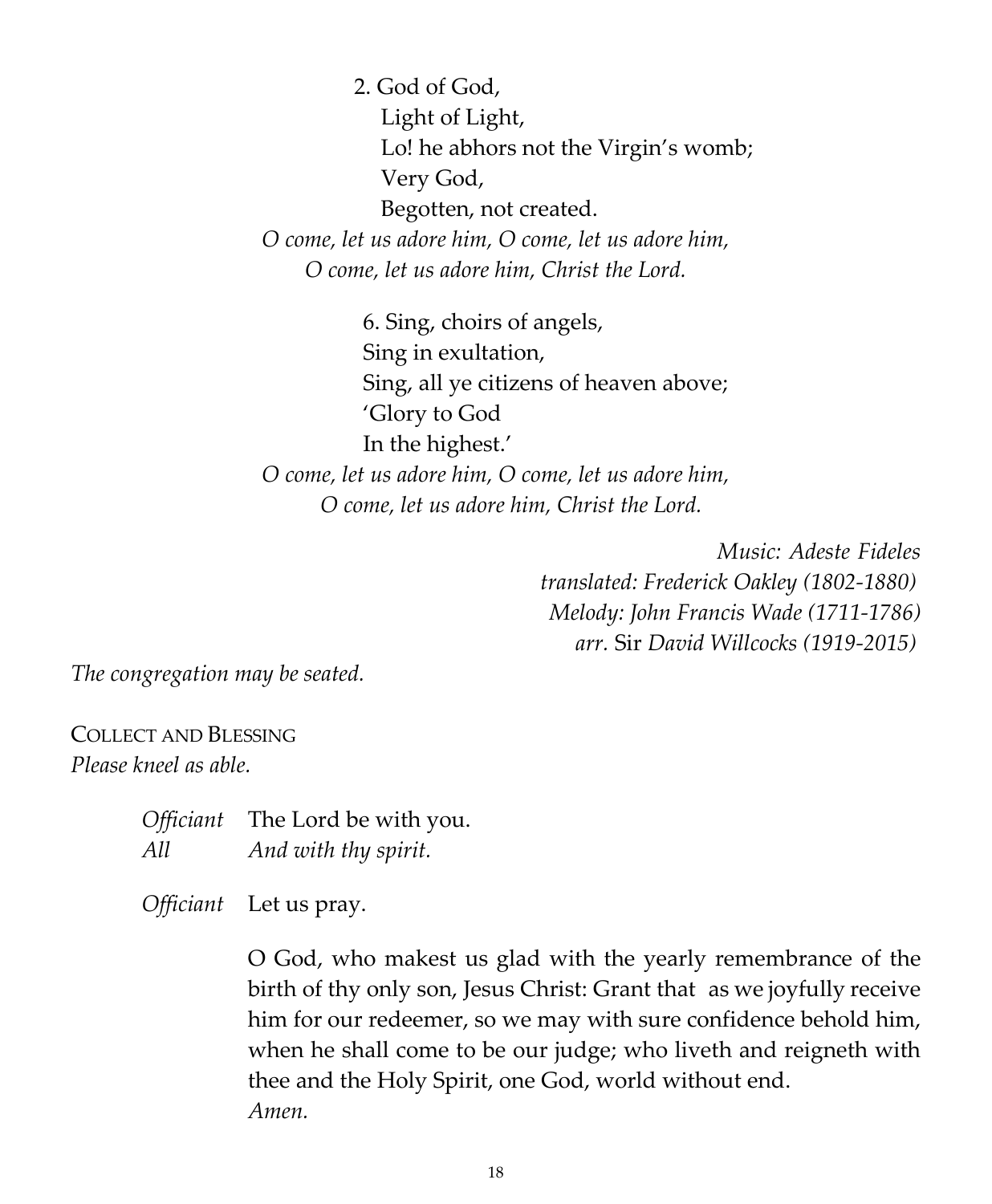*Officiant* Christ, who by his incarnation gathered into one things earthly and heavenly, grant you the fullness of inward peace and goodwill, and make you partakers of the divine nature; and the blessing, mercy, and grace of God Almighty, the Father, the Son and the Holy Spirit, be upon you and remain with you always. *Amen.*



*Please stand and join in singing the hymn.*



Hark! the herald-angels sing glory to the new-born King; Peace on earth and mercy mild, God and sinners reconciled: Joyful all ye nations rise, join the triumph of the skies, With the angelic host proclaim, Christ is born in Bethlehem. *Hark! the herald-angels sing glory to the new-born King.*

Christ, by highest heaven adored, Christ, the everlasting Lord, Late in time behold him come, offspring of a Virgin's womb: Veiled in flesh the Godhead see, hail the incarnate Deity! Pleased as man with man to dwell, Jesus, our Emmanuel. *Hark! the herald-angels sing glory to the new-born King.*